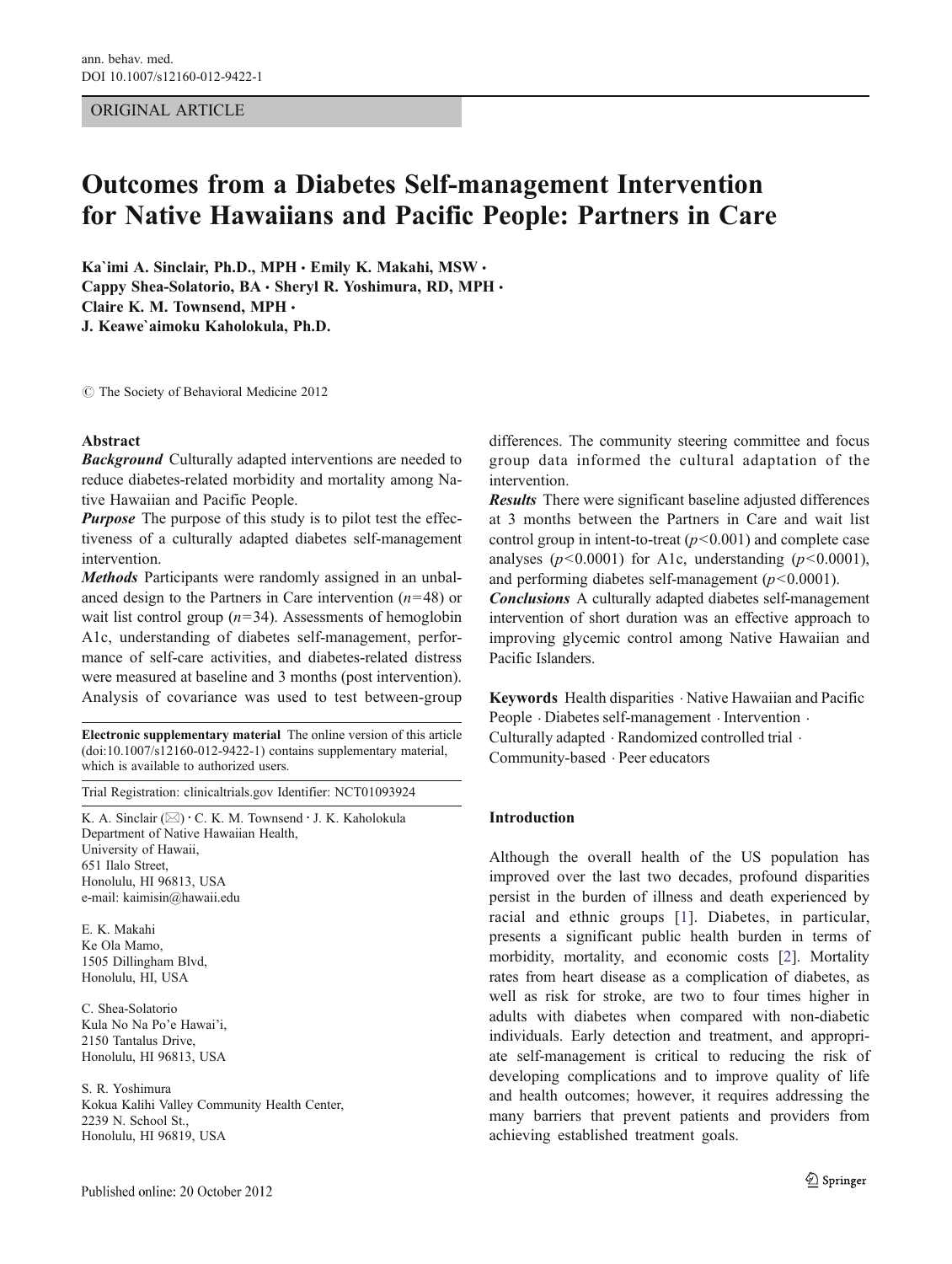Type 2 Diabetes among Native Hawaiians and Pacific People

Of Hawaii's 1.3 million residents, 26 % identify themselves as Native Hawaiian or Pacific Islander [\[3](#page-7-0)]. There has been a long-standing concern about the disproportionate burden of type 2 diabetes in these ethnic groups. The overall prevalence of type 2 diabetes in Hawaii in 2008 was 8.2 %, comparable to that of the U.S. overall prevalence [\[4](#page-7-0)]. However, there is considerable difference in prevalence by race and ethnicity. Native Hawaiians have the highest prevalence of diagnosed type 2 diabetes ranging from 19 to 22 %, and from 16 to 35 % for impaired glucose tolerance [[5](#page-7-0)–[7\]](#page-7-0). The prevalence of diabetes among Whites and Japanese Americans is 3 and 7 %, respectively. Native Hawaiians are an average of 7 years younger when diagnosed with diabetes compared to Whites and Japanese Americans. Moreover, Native Hawaiians die of diabetes at a rate of 117 per 100,000 compared to the average rate of 53 per 100,000 for other racial/ethnic groups [\[8](#page-7-0)]. The extent of unmanaged diabetes in Native Hawaiian and other Pacific Islanders is evident not only in mortality rates, but in medical complications and preventable hospitalizations related to diabetes. Native Hawaiians and Pacific Islanders account for over 50 % of chronic dialysis patients in Hawaii [\[9](#page-7-0), [10\]](#page-7-0).

## Diabetes Self-Management Education

Type 2 diabetes has been recognized as one of the most challenging chronic illnesses to manage [[11](#page-7-0)]. A diagnosis of diabetes imposes multiple daily demands on people with diabetes and their families. The purpose of diabetes education is to support informed decision making, self-care behaviors, problem solving, and active collaboration with the health care team, and to improve clinical outcomes, health status, and quality of life [[12\]](#page-7-0). Diabetes selfmanagement education has been shown to be effective in improving self-management behaviors. However, in Hawaii, only an estimated 55 % of individuals with diabetes have elected to participate in diabetes education programs, with Native Hawaiians being less likely than Caucasians and Japanese to do so [[13,](#page-7-0) [14](#page-7-0)]. While numerous diabetes self-management education interventions have proven efficacious in improving blood glucose control [\[15](#page-7-0)–[24](#page-7-0)], few Native Hawaiians and Pacific Islanders have been included in these studies [[25\]](#page-7-0).

The purpose of this study was to evaluate a culturally adapted community-based diabetes self-management intervention, called Partners in Care, among Native Hawaiians and Pacific Islanders. The primary study hypothesis was that the Partners in Care intervention group would experience greater improvements in A1c, a measure of blood glucose control, compared to a group that did not receive the

intervention. Our secondary hypotheses were that the Partners in Care intervention group would have greater improvements in understanding and performing self-care activities, and reduced diabetes-related distress compared to the group that did not receive the intervention.

#### Methods

#### Study Design

We conducted a two-arm randomized controlled trial (intervention vs. control) of a diabetes self-management educational intervention, called Partners in Care, that was designed to improve A1c and reduce and/or prevent diabetes-related complications. Participants were recruited from two community-based health centers and one Native Hawaiian community organization. After participants signed a consent form at their baseline visit, they were randomly assigned to either the Partners in Care intervention or a wait list control group. After randomization, wait list control participants were informed that they should continue to manage their diabetes as usual. They did not receive further contact, information, or educational materials from study staff until it was time to schedule the 3 month assessment, and their subsequent voluntary participation in the Partners in Care intervention. All wait list control participants were invited to crossover to the intervention after completion of the 3 month assessment.

From January to February 2011, community peer educators recruited potential participants through flyers and word of mouth to participate in the Partners in Care intervention. Individuals were eligible if they had self-reported physiciandiagnosed type 2 diabetes, were 18 years of age or older, self-reported Native Hawaiian, Filipino, or other Pacific Islander ethnic background, English-speaking, and baseline A1c >7 %. Of the 91 individuals identified across the three sites, 82 met the eligibility criteria and agreed to participate, gave written informed consent, and completed the baseline survey administered at the community site by study staff (Fig. [1](#page-2-0)). The study protocol was approved by the Native Hawaiian Health System Institutional Review Board and the University of Hawaii Committee on Human Studies.

The Partners in Care intervention was part of an existing community-based participatory research project called the PILI 'Ohana Project, comprised of community leaders and health advocates from four distinct community organizations serving Native Hawaiians and Pacific Islanders, and researchers from the University of Hawaii, Department of Native Hawaiian Health. They served as the intervention steering committee and assisted in the planning and implementation of the Partners in Care intervention [[26](#page-7-0)]. Given a concern for diabetes-related complications in their communities, the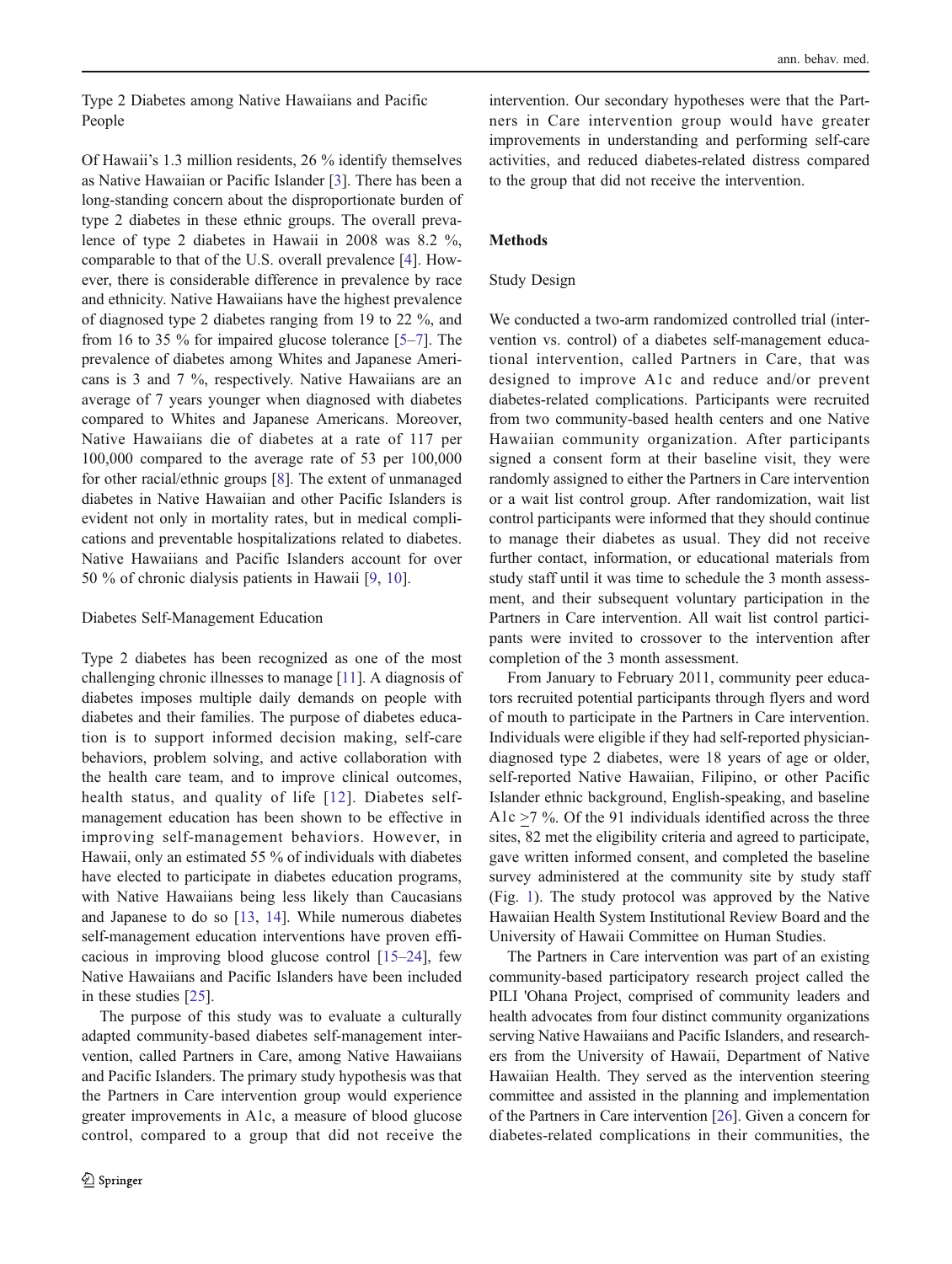<span id="page-2-0"></span>Fig. 1 CONSORT diagram of Partners in Care study participation



community partners expressed a desire to offer the Partners in Care intervention to individuals as soon as possible. Therefore, an unbalanced randomization was decided upon with 60 % randomized to the intervention and 40 % to the wait list group. Randomization was based on a computerized random number generator. University study staff prepared sequentially numbered sealed envelopes containing the randomization assignment for each participant for the assessors in each site. Random assignments were made by assessors after informed consent and the baseline assessment were completed at the baseline visit. Randomization procedures resulted in a final sample consisting of approximately 60 % in the intervention group and 40 % in the wait list control group.

The Partners in Care intervention was designed to reduce risk factors associated with diabetes complications by increasing participants' understanding and practice of diabetes self-management activities. Building on culturally relevant knowledge and activities, the program sought to help participants gain knowledge and skills related to blood glucose monitoring, adherence to medication therapy, healthy eating, physical activity, and stress reduction. The curriculum also provided skill-building activities to improve communication with health care providers and help participants become better consumers of diabetes-related healthcare.

The Partners in Care curriculum, previously designed and evaluated with African Americans and Latinos, was adapted for this intervention [\[27](#page-8-0)–[29\]](#page-8-0). To adapt the intervention, focus groups with Native Hawaiians and Pacific Islanders were conducted to provide guidance regarding the content, format, and method of delivery of the intervention. In the

focus groups, participants discussed facilitators and challenges to diabetes self-management, concerns of potential diabetes-related complications, the desire for a group-based educational format to facilitate social support, and to have a program in a convenient community location delivered by people that were from their community and/or Native Hawaiian or Pacific Islander. Participants wanted to know about diabetes medications and possible side effects, the relationship between food consumed and blood glucose, and what types of examinations they should receive from their health care provider, types of diabetes complications and how to prevent them, how to understand glucose numbers and A1c, and how to take action to control blood glucose and A1c.

The peer educators and steering committee members also contributed local and cultural knowledge during adaptation by reviewing written materials and making suggestions for visuals and hands-on activities. Peer educators who delivered Partners in Care had previously delivered an obesity prevention curriculum to community participants and had received prior training in group facilitation, intervention research, survey administration, and recruitment and retention methods. Images of Hawai'i, local foods, physical activities, and people were included to convey relevance to participants. Peer educators from the participating communities delivered the intervention and used "local" language and examples to convey some of the educational content. By using a culturally relevant context to discuss behavior change, the information about diabetes and self-management becomes more meaningful for the intended audience [[30\]](#page-8-0). Sociocultural strategies, which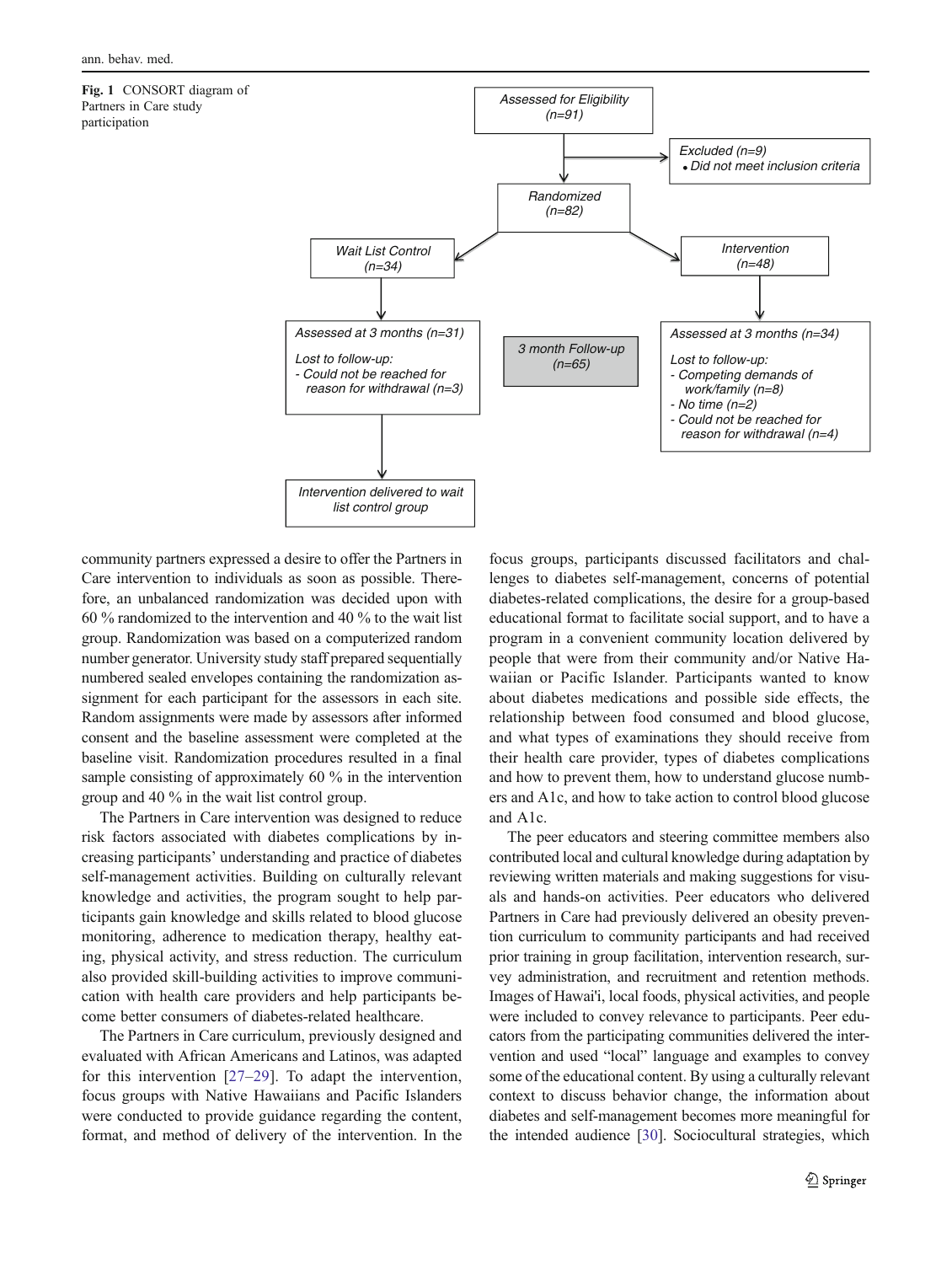presented diabetes in the context of cultural values and characteristics of the participants, were incorporated into the intervention to increase salience. For example, through the use of a story depicting local characters at the beginning of each lesson, and participants sharing personal experiences with diabetes, the tradition of families and communities working together was reinforced. Storytelling allows the facilitator to use metaphors to link an individual's situation to effective self-management behaviors. Participants were asked to set a goal at the end of each lesson that was related to the lesson topic. At each subsequent lesson, the peer educator devoted time for participants to discuss successes and challenges to achieving their goals. Additional intervention characteristics, one of the stories, and the format are described in detail in Appendix 1 in the Electronic Supplementary Material.

Curriculum materials emphasized American Diabetes Association clinical guideline goals for blood glucose, A1c, blood pressure, and lipids [[31\]](#page-8-0). Social cognitive theory provided the conceptual foundation for Partners in Care with an emphasis on behavioral capability, self-control procedures, emotional coping response, and self-efficacy. Social cognitive theory constructs [[32,](#page-8-0) [33\]](#page-8-0) were combined with selected cultural symbols and themes, cultural patterns and concepts, values, norms, and relationships to promote self-care activities (see Appendix 2 in the Electronic Supplementary Material). Intervention activities were hypothesized to improve psychosocial variables of problem solving and social support, along with understanding and performing diabetes self-management activities. These variables were hypothesized to lead to improvements in selfcare behaviors such as self-blood glucose monitoring and medication adherence, and in turn lead to improved A1c. Twelve 1-h group meetings were delivered by trained peer educators in three community locations from March to May 2011. The peer educators were trained by research staff to deliver the curriculum intervention during a 4-h group training, and a facilitator's manual was provided. The materials are written in a conversational tone, in plain English, and intended to be read as a script by the peer educators for the purpose of fidelity to the intervention. Research staff observed two intervention meetings for each peer educator to document fidelity to the curriculum, questions asked by participants, and general satisfaction.

Participants were assessed at baseline and 3 months (post intervention) by trained study staff using a standardized protocol to obtain demographic, clinical, behavioral, and knowledge variables through in-person interview methods. The specific measures were based on the study outcomes of interest, content of the intervention, and the theoretical underpinnings of the study. Participants received a \$20 gift card for the completion of each assessment. Survey completion times ranged from 20 to 40 min.

#### Outcome Measures

The primary outcome of this study was A1c which is measured as a percentage of hemoglobin that is glycated (expressed as  $A1c\%$ ). In this study, A1c was measured using a DCA 2000 analyzer (Bayer, West Haven, CT) which requires a small drop of blood from a finger stick, and results are available within 5–6 min.

Secondary outcomes of this study were diabetes selfmanagement understanding, performance of self-care activities, and diabetes-related distress. To assess understanding of diabetes self-management, a subscale from the Diabetes Care Profile [\[34](#page-8-0)] was used. We chose to use the Understanding subscale because it reflected the information that was provided in Partners in Care. The Understanding subscale consists of 12 questions and asks respondents to rate their understanding of aspects of diabetes self-care on a Likert scale from 1 (Poor) to 5 (Excellent). The numbered responses were summed across the 12 questions and ranged from 12 indicating poor overall understanding of diabetes self-management activities to 60 indicating excellent understanding [\[35,](#page-8-0) [36](#page-8-0)]. In our study, the reliability coefficient (Cronbach's alpha) of the Diabetes Care Profile subscale was 0.93.

To measure performance of diabetes self-care activities, 7 of 11 items in the Summary of Diabetes Self-Care Activities (SDSCA) [\[37](#page-8-0)] were used. The SDSCA assesses the frequency with which an individual followed a diabetes self-care routine during the prior 7 days in five domains: diet, exercise, blood glucose monitoring, foot care, and medication adherence. In the survey, each participant indicated the number of days during the past week that s/he: (1) took their recommended insulin or diabetes pills, (2) took the recommended insulin dose or number of diabetes pills, (3) followed a healthful eating plan, (4) tested blood sugar at least as often as the doctor recommended, (5) exercised for at least 30 min, (6) checked their feet, and (7) smoked a cigarette. Participants could respond: not at all during the past 7, 2–3, 4–6, or 7 days. Item scores were averaged resulting in an overall score for self-care activity. Scores ranged from 7 (no weekly participation in diabetes self-care activity) to 28 (participation in diabetes self-care activities every day during the past week). The reliability coefficient of the SDSCA in our study was 0.70.

To measure diabetes-related distress, the revised Problem Areas in Diabetes 2 [\[38](#page-8-0)] scale was administered. Problem Areas in Diabetes 2 is a 20-item questionnaire that measures a wide range of feelings related to living with diabetes and its treatment, including guilt, anger, depressed mood, worry, and fear. The survey uses a five-point Likert scale with options ranging from "0—not a problem" to "4—serious problem". Summing all item scores and multiplying by 1.25 resulted in an overall score from 0–100, with higher scores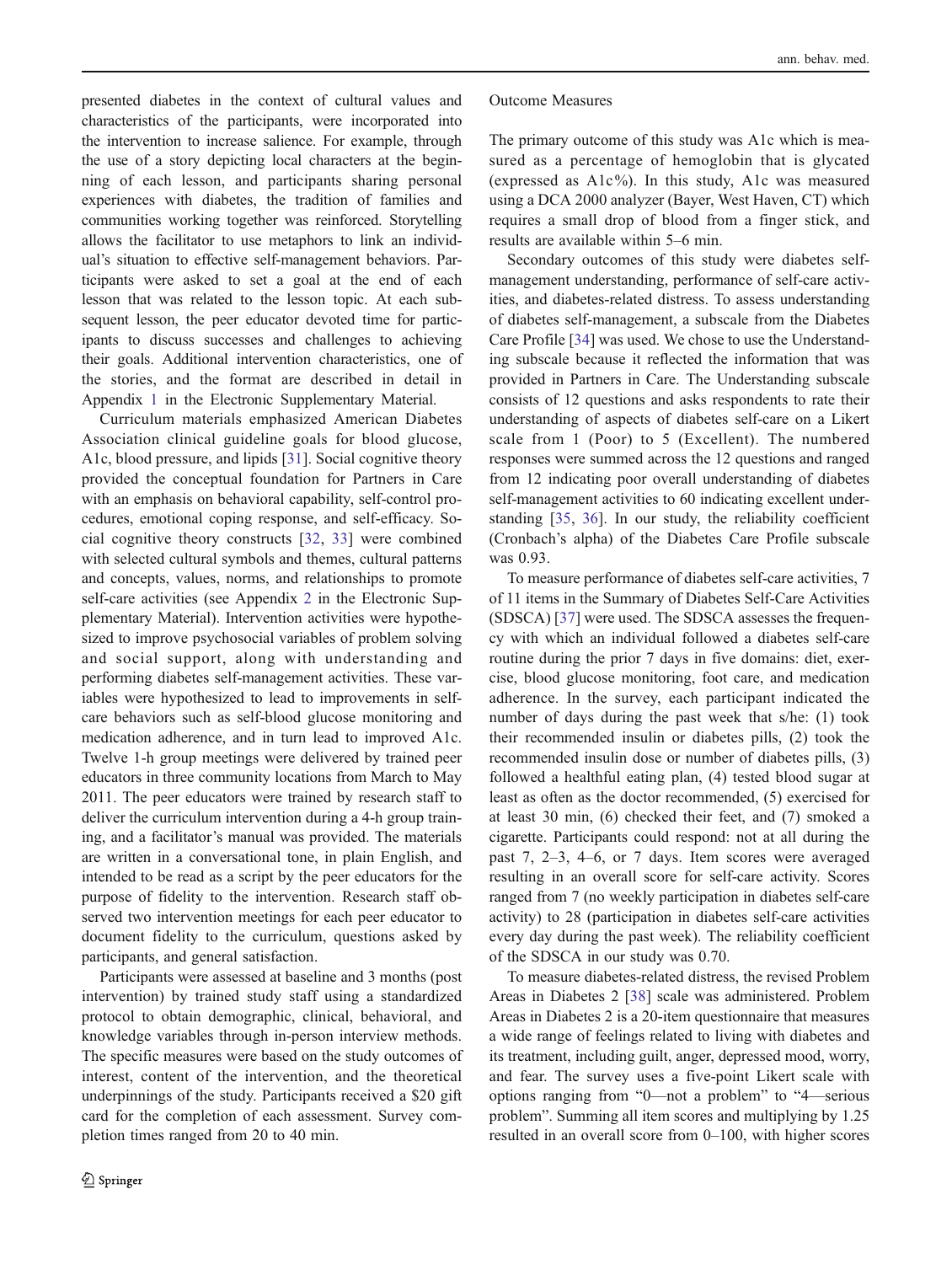indicating greater diabetes-related emotional distress. The reliability coefficient in our study was 0.97.

A lipid panel was assessed using the Cholestech analyzer which requires a finger stick sample of blood, and results are available within 5–6 min. Finally, at each assessment two measures of systolic and diastolic blood pressure were obtained and averaged for analysis to yield one average measure for systolic blood pressure and one average measure for diastolic blood pressure. Two measures each of height and weight were also taken and averaged for analysis. At the end of each assessment, every participant received a form with their individual clinical values. The values recommended in the American Diabetes Association Standards of Medical Care were presented beside their value for each measure, along with suggestions on how to achieve the recommended values. For example, next to A1c, the suggestion provided was, "Take diabetes medicine as prescribed by your doctor, lose weight by eating healthy and exercising."

#### Statistical Analysis

All data were entered and verified, and scores were calculated for multiple-item instruments. Summary statistics including frequency distributions, means and other descriptive analyses of variables were conducted to provide an overview of the characteristics of participants in both groups. We also examined descriptive statistics to ensure that data met statistical test assumptions. T tests and  $\chi^2$  were used to test baseline between-group differences. Analyses were conducted using all available data at baseline  $(n=82)$  and 3 months  $(n=65)$  assuming data were missing at random. Intent-to-treat analyses were also conducted by imputing missing data with the baseline observation carried forward.

To test between-group differences in A1c at 3 months we used the change value (Baseline A1c−3 month A1c) as the dependent variable in the analysis of covariance (ANCOVA) model adjusting for baseline A1c. In separate models, we tested between-group differences in understanding, self-care activities, and diabetes-related distress using ANCOVA with the change scores from baseline to 3 months as dependent variables and baseline scores as covariates. Despite three significant baseline differences between the intervention and control group, we did not include education, systolic blood pressure, or diet/meal plan adherence as covariates in the final models because: (1) they were not correlated with our outcome (see Appendix 3 in the Electronic Supplementary Material), and (2) including them as covariates yielded the same results (data not shown) as those in the final models reported.

Withdrawal from the study was significantly higher in the intervention group compared to the wait list group  $(p=0.02)$ . Participants that withdrew from the study were significantly younger  $(p=0.001)$  and had a lower score on the Diabetes Care Profile that measured understanding of self-management  $(p=0.03)$ . Therefore, age and baseline understanding of diabetes self-management were included as covariates in all between-group comparisons at 3 months. Effect sizes were obtained in the ANCOVA modeling procedure and are based upon the comparison of the change scores between the intervention and control group. Analyses were conducted using SPSS version 20.0 (SPSS, Inc., Chicago, IL) and SAS 9.2 (SAS Institute Inc., Cary, NC). All reported  $p$  values are for two-sided tests with effects considered statistically significant at  $p < 0.05$ .

# **Results**

# Participants

Of the 82 randomized participants, 48 were assigned to the Partners in Care intervention and 34 to the wait list control group (Table [1\)](#page-5-0). The average age was 53 years in the intervention group and 55 years in the control group. More than half of participants in each group were female and were currently married. There were three significant baseline differences between the treatment groups: educational level, selfreport of currently following a diet or meal plan, and systolic blood pressure. Significantly more intervention participants had a high school education or less. Among wait list control participants, systolic blood pressure was significantly higher and more control participants reported currently following a diet or meal plan compared to the intervention group.

# Retention

Of the 48 participants assigned to the intervention, 34 (71 %) completed the 3 month assessment. Of the 34 participants allocated to the wait list control group, 31 (91 %) completed the 3 month assessment. There was a higher attrition rate in the Partners in Care group (29 %) at 3 months than in the wait list group (9 %). Among participants that we could reach after they withdrew from the study, 8 of the intervention participants stated that they could not participate due to competing demands of work and family, and 2 intervention participants said that they did not have the time to participate. Despite several attempts to contact the remaining participants that dropped out of the study, four participants randomized to the intervention and three randomized to the wait list control group could not be reached to determine their reasons for dropping out of the study.

#### Outcome Analyses

As hypothesized, there were significant baseline adjusted differences at 3 months between the Partners in Care and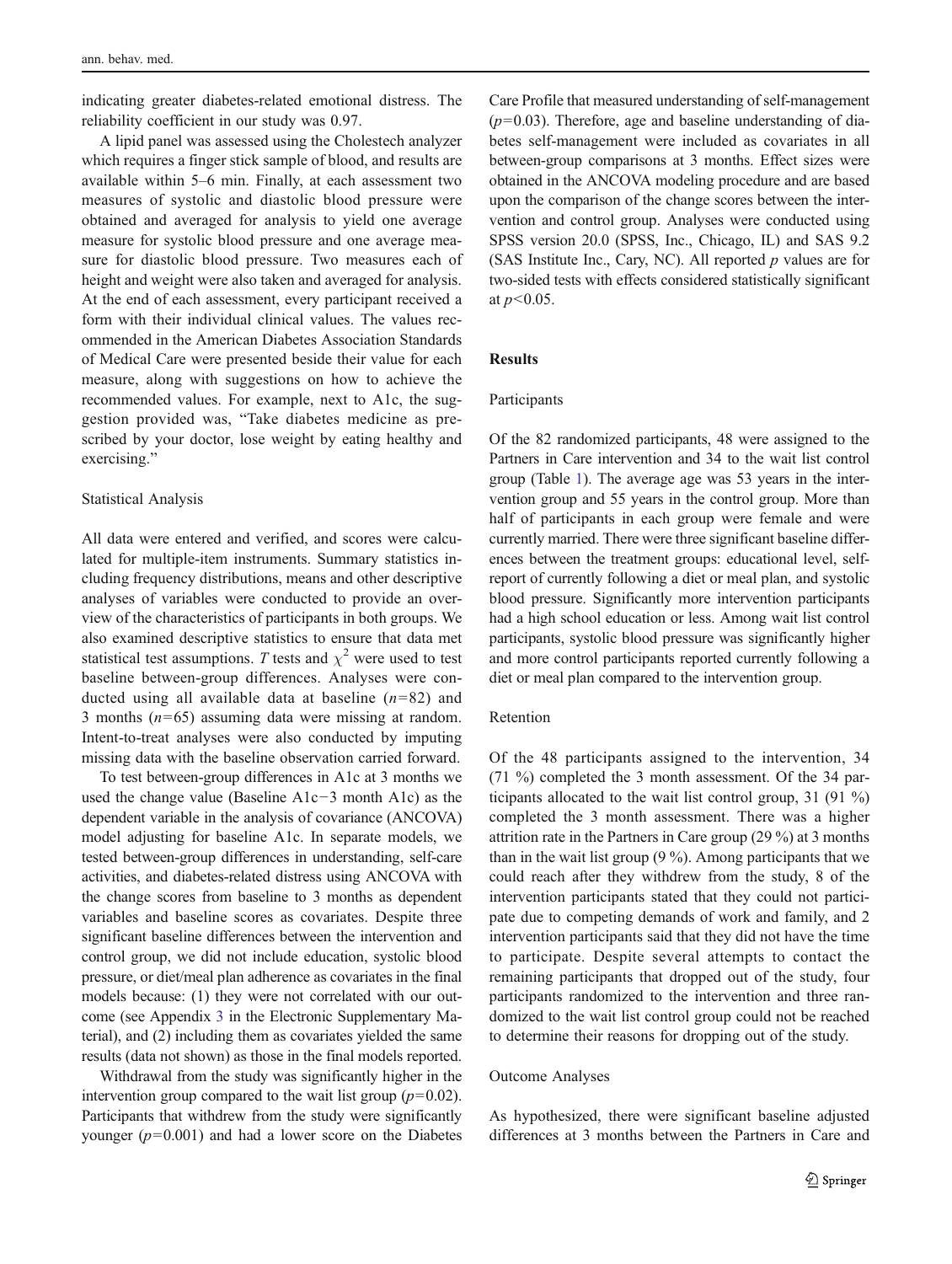<span id="page-5-0"></span>Table 1 Baseline characteristics of Partners in Care study participants by treatment group

| Variable                                           | Partners in care<br>$N = 48$ | Control<br>$N = 34$ | Group differences<br>$(p$ value) |
|----------------------------------------------------|------------------------------|---------------------|----------------------------------|
| Age, years, mean (SD)                              | 53 (12)                      | 55 $(10)$           | 0.36                             |
| Female $(\% )$                                     | 63                           | 62                  | 0.99                             |
| Education, $\langle$ high school $(\% )$           | 83                           | 62                  | 0.04                             |
| Marital status $(\%)$                              |                              |                     |                                  |
| Currently married                                  | 60                           | 58                  |                                  |
| Never married/divorced/widow                       | 40                           | 42                  | 0.82                             |
| Employment status $(\% )$                          |                              |                     |                                  |
| Working                                            | 31                           | 35                  |                                  |
| Looking for work                                   | 13                           | 3                   |                                  |
| Other (retired, student, homemaker)                | 56                           | 62                  | 0.31                             |
| Age first told you had diabetes, years, mean (SD)  | 38(18)                       | 39(16)              | 0.73                             |
| Previously taken a diabetes class (%)              | 48                           | 58                  | 0.12                             |
| Currently following a diet or meal plan (%)        | 23                           | 53                  | 0.01                             |
| Prescribed diabetes pills (%)                      | 69                           | 76                  | 0.36                             |
| Prescribed insulin $(\% )$                         | 56                           | 46                  | 0.32                             |
| A1c, mean (SD)                                     | 9.9(2.0)                     | 9.8(2.2)            | 0.80                             |
| Systolic blood pressure, mean (SD)                 | 190(27)                      | 208(35)             | 0.02                             |
| Diastolic blood pressure, mean (SD)                | 113(23)                      | 119 (22)            | 0.30                             |
| Lipids, mean (SD)                                  |                              |                     |                                  |
| Total cholesterol                                  | 189 (51)                     | 195(51)             | 0.56                             |
| <b>LDL</b>                                         | 101(38)                      | 105(44)             | 0.73                             |
| <b>HDL</b>                                         | 36(10)                       | 35(12)              | 0.78                             |
| Triglycerides                                      | 270 (167)                    | 272 (135)           | 0.94                             |
| Body mass index, $\text{kg/m}^2$ , mean (SD)       | 36 (12)                      | 38(8)               | 0.51                             |
| Problem areas in diabetes score, mean (SD)         | 31 (29)                      | 24(24)              | 0.30                             |
| Diabetes care profile, mean (SD)                   | 30(9)                        | 33(11)              | 0.16                             |
| Summary of diabetes self-care attitudes, mean (SD) | 19(5)                        | 20(5)               | 0.45                             |

Group differences  $p$  value based on  $\chi^2$  and t tests, as appropriate

Problem areas in diabetes: scored 0–100 with higher numbers indicating more diabetes-related distress

Diabetes care profile: range from 12–60 with higher scores indicating more understanding of diabetes self-management activities

Summary of diabetes self-care attitudes: range from 7-28 with higher numbers indicating a higher frequency of engaging in diabetes self-management activities during the past 7 days

wait list control group in both the intent-to-treat  $(p=0.001)$ and complete case analyses  $(p<0.0001)$  for A1c, understanding  $(p<0.0001)$ , and performing diabetes selfmanagement  $(p<0.0001)$  (Table [2](#page-6-0)). Effect size for the change in A1c was small, and moderate for the change in understanding and performing self-management in the complete case analysis. The change in diabetes-related distress was significant only in the complete case analysis  $(p=0.04)$ .

# Discussion

Partners in Care was a pilot study using a randomized controlled trial design in which 82 Native Hawaiians and Pacific Islanders were randomized to either a 3-month diabetes selfmanagement intervention or a wait list control group. Our findings suggest that the culturally adapted, community-based diabetes self-management intervention delivered by peer educators over 12 sessions can significantly improve glycemic control and reduce risk factors associated with diabetes complications among Native Hawaiians and Pacific Islanders. Although the effect size for the change in A1c was small, a 1 % decrease in A1c is associated with a dramatic reduction in myocardial infarctions, microvascular disease, and death [\[39\]](#page-8-0).

The Partners in Care intervention findings are consistent with prior studies showing the efficacy of diabetes lifestyle interventions in improving understanding of diabetes selfmanagement, performing self-care activities, and glycemic control [[18](#page-7-0), [21,](#page-7-0) [23](#page-7-0), [40](#page-8-0)–[46](#page-8-0)]. Similar diabetes education interventions with minority populations have achieved a 1 % reduction in A1c post intervention [\[16](#page-7-0), [47\]](#page-8-0). This study also replicates a previously successful diabetes selfmanagement intervention in a different setting, population, geographic location, and peer educators [[27\]](#page-8-0). Partners in Care is the first diabetes self-management intervention for Native Hawaiians and Pacific Islanders in Hawaii using a randomized controlled trial design [[25\]](#page-7-0).

The Partners in Care intervention was also successful in increasing understanding and performance of diabetes selfmanagement. Effect sizes for understanding and performing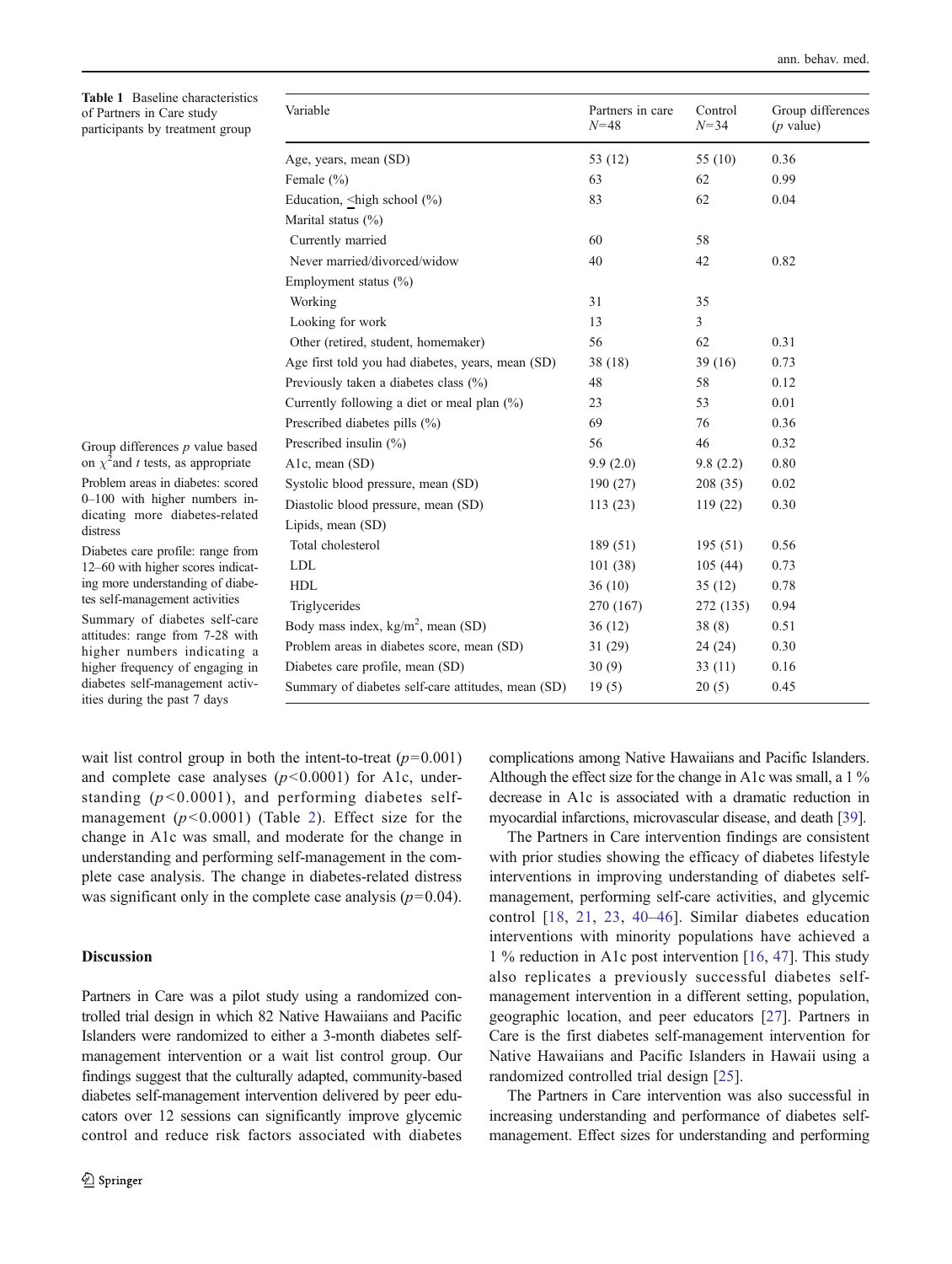<span id="page-6-0"></span>Table 2 Intervention effects on primary and secondary outcomes at baseline and 3 months

|                                          |          |          |                 | Baseline, $M(SD)$ 3 month, $M(SD)$ Change $\pm$ SE Group differences (p value) |
|------------------------------------------|----------|----------|-----------------|--------------------------------------------------------------------------------|
| A1c                                      |          |          |                 |                                                                                |
| Intention-to-treat                       |          |          |                 |                                                                                |
| Partners in Care $(n=48)$                | 9.9(2.0) | 8.9(1.7) | $-1.1 \pm 0.2$  |                                                                                |
| Control $(n=34)$                         | 9.8(2.2) | 9.4(2.2) | $-0.3 \pm 0.2$  | 0.001                                                                          |
| Effect size                              |          | 0.13     |                 |                                                                                |
| Complete cases                           |          |          |                 |                                                                                |
| Partners in Care $(n=34)$                | 9.7(2.1) | 8.2(1.1) | $-1.6 \pm 0.2$  |                                                                                |
| Control $(n=31)$                         | 9.8(2.3) | 9.4(2.2) | $-0.3 \pm 0.2$  | < 0.0001                                                                       |
| Effect size                              |          | 0.22     |                 |                                                                                |
| Diabetes care profile                    |          |          |                 |                                                                                |
| Intention-to-treat                       |          |          |                 |                                                                                |
| Partners in Care $(n=46)$                | 30(9)    | 43 (14)  | $13.1 \pm 1.5$  |                                                                                |
| Control $(n=34)$                         | 33(11)   | 34 (11)  | $1.8 \pm 1.8$   | < 0.0001                                                                       |
| Effect size                              |          | 0.23     |                 |                                                                                |
| Complete cases                           |          |          |                 |                                                                                |
| Partners in Care $(n=33)$                | 32(10)   | 50(9)    | $18.8 \pm 1.5$  |                                                                                |
| Control $(n=29)$                         | 31 (10)  | 33 (11)  | $1.5 \pm 1.5$   | < 0.0001                                                                       |
| Effect size                              |          | 0.53     |                 |                                                                                |
| Summary of diabetes self-care activities |          |          |                 |                                                                                |
| Intention-to-treat                       |          |          |                 |                                                                                |
| Partners in Care $(n=47)$ 19 (5)         |          | 24(4)    | $4.9 \pm 0.6$   |                                                                                |
| Control $(n=34)$                         | 20(5)    | 21(5)    | $1.4 \pm 0.7$   | < 0.0001                                                                       |
| <b>Effect Size</b>                       |          | 0.17     |                 |                                                                                |
| Complete cases                           |          |          |                 |                                                                                |
| Partners in Care $(n=35)$                | 19(4)    | 26(3)    | $6.6 \pm 0.6$   |                                                                                |
| Control $(n=26)$                         | 19(5)    | 21(6)    | $1.8 + 0.7$     | < 0.0001                                                                       |
| <b>Effect Size</b>                       |          | 0.30     |                 |                                                                                |
| Problem areas in diabetes                |          |          |                 |                                                                                |
| Intention-to-treat                       |          |          |                 |                                                                                |
| Partners in Care $(n=48)$ 31 (29)        |          | 23 (24)  | $-7.2 \pm 2.1$  |                                                                                |
| Control $(n=34)$                         | 25(24)   | 24 (22)  | $-2.9 \pm 2.5$  | 0.19                                                                           |
| Effect size                              |          | 0.02     |                 |                                                                                |
| Complete cases                           |          |          |                 |                                                                                |
| Partners in Care $(n=35)$                | 31(31)   | 20(22)   | $-10.2 \pm 2.5$ |                                                                                |
| Control $(n=30)$                         | 24 (23)  | 23 (21)  | $-2.7 \pm 2.6$  | 0.04                                                                           |
| <b>Effect Size</b>                       |          | 0.07     |                 |                                                                                |

Based on ANCOVAs with the change score from baseline to the 3 month assessment as the dependent variable adjusting for the baseline value of the dependent variables, age, and baseline understanding of diabetes selfmanagement. Unadjusted means are presented in the table. Intentto-treat analysis with missing data imputed by baseline observation carried forward

self-management were moderate in the complete case analysis and somewhat smaller in the intent-to-treat analysis. While there was a statistically significant change in diabetes-related distress among participants in the complete case analysis, the magnitude of the change was very small. The lack of change in the Problem Areas in Diabetes score may be due, in part, to several of the Filipino participants' cultural norm of not wanting to complain about the impact of their diabetes on their lives (reported by the Filipino peer educator). When analyzed separately, there was a significant difference in the mean baseline diabetes-related distress score for Filipinos and Native Hawaiians/other Pacific Islanders (5.0 vs. 42.0). An alternative method of measuring diabetes-related distress may be needed for some populations.

Risk factors for preventing or delaying the onset of diabetes complications are complex and interdependent. A strength of this study was the way in which this complexity was addressed. The Partners in Care intervention combined community-based peer-led education, cultural components, preliminary formative research (focus groups with individuals from the participating communities), and a defined theoretical framework. Meta-analyses indicate that a combination of these approaches is associated with better outcomes compared to any single approach [\[48](#page-8-0)].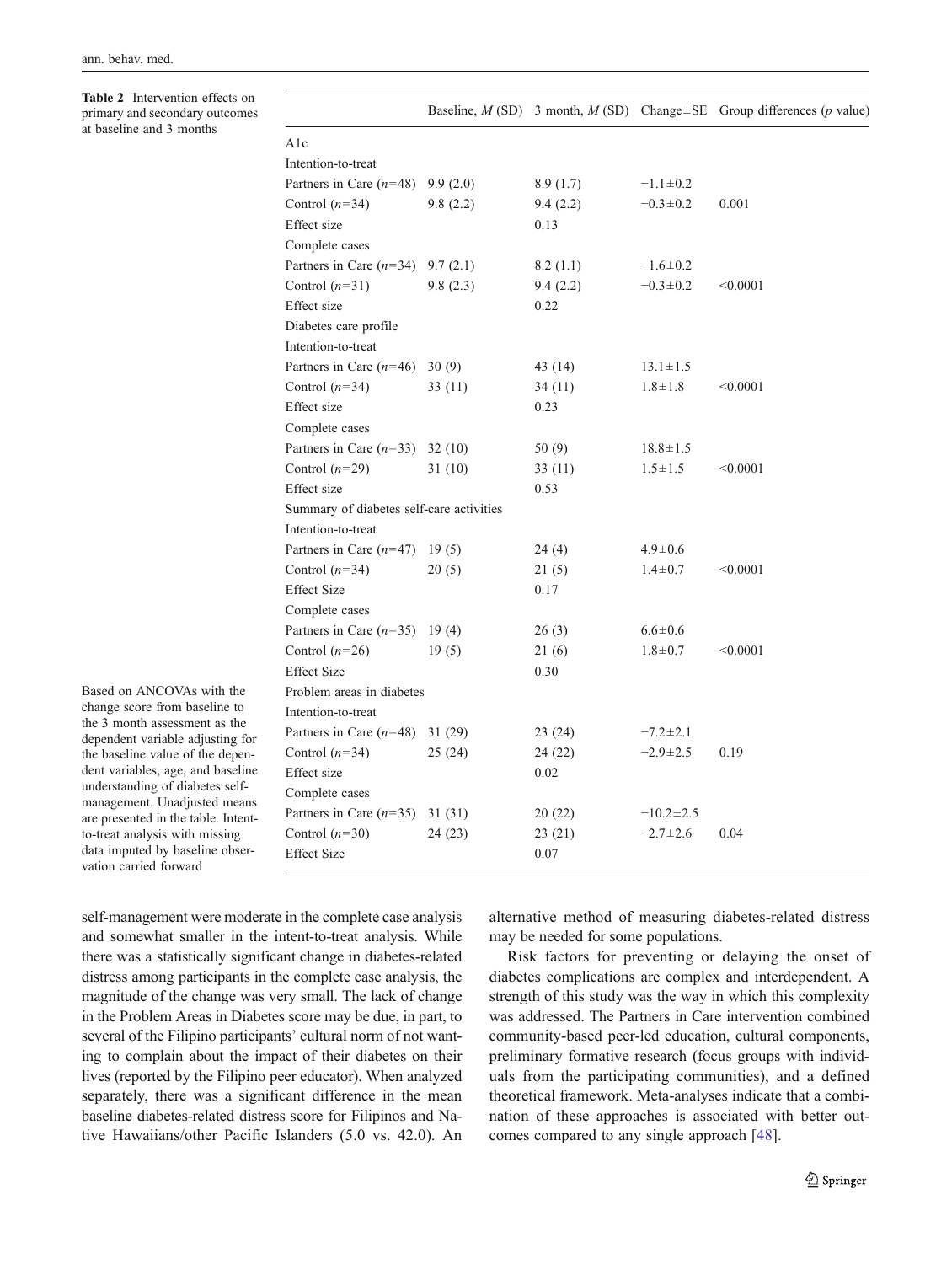<span id="page-7-0"></span>Despite the positive results, there are study limitations that deserve mention. While the overall retention rate was fairly high (79 %), the attrition rate was higher among younger participants. Future studies should include methods to facilitate younger individual's participation, such as offering classes after work or on weekends and providing childcare if needed. This study is also limited in that we did not assess the mechanisms contributing to intervention effects. Future studies should investigate components of the intervention and mechanisms by which they influence outcomes.

This study demonstrated that an appropriately designed, community-based program requiring little technology and few health care resources can have positive effects by improving understanding, self-care behaviors, and glycemic control among Native Hawaiians and Pacific People with type 2 diabetes. If the significant improvement in A1c can be sustained, the Partners in Care intervention has the potential to substantially reduce microvascular complications, morbidity, and health care utilization costs [[39,](#page-8-0) [49](#page-8-0), [50](#page-8-0)]. Future research efforts should be aimed at confirming, enhancing, and sustaining the effect of this type of intervention among populations where health disparities exist. With the large number of Native Hawaiians and Pacific Islanders suffering from diabetes-related morbidity and mortality, a great need exists for improvement in methods of reaching people with diabetes that are culturally appropriate and have been systematically developed, implemented, and evaluated.

Acknowledgments We are grateful to the Partners in Care study participants, and the community researchers who served as the critical link between the participants and the research team. We also thank our community partners Ke Ola Mamo, Kula no nā Po'e Hawai'i, and Kōkua Kalihi Valley Comprehensive Family Services for their guidance and participation.

Funding This work was supported by the National Institute on Minority Health and Health Disparities (grant number R24MD001660-S1) of the National Institutes of Health and registered on ClinicalTrials.gov (NCT01042886), and the National Institute of Diabetes, Digestive, and Kidney Diseases (1K01DK090091-01). The content is solely the responsibility of the authors and does not necessarily represent the official views of National Center on Minority Health and Health Disparities or National Institutes of Health.

Conflict of Interest The authors have no conflict of interest to disclose.

## **References**

- 1. National Institutes of Health: Strategic Plan on Minority Health Disparities. Retrieved November 20, 2011 from [http://](http://www2.niddk.nih.gov/AboutNIDDK/ReportsAndStrategicPlanning/Strategic_Plan_Minority_Health_Disparities.htm) [www2.niddk.nih.gov/AboutNIDDK/ReportsAndStrategicPlanning/](http://www2.niddk.nih.gov/AboutNIDDK/ReportsAndStrategicPlanning/Strategic_Plan_Minority_Health_Disparities.htm) [Strategic\\_Plan\\_Minority\\_Health\\_Disparities.htm](http://www2.niddk.nih.gov/AboutNIDDK/ReportsAndStrategicPlanning/Strategic_Plan_Minority_Health_Disparities.htm)
- 2. American Diabetes Association. Economic consequences of diabetes mellitus in the US in 2002. Diabetes Care. 2003;26:917-932.
- 3. U.S. Census Bureau: State of Hawaii 2010 Census Demographic Profile. Retrieved May 6, 2012 from [http://hawaii.gov/dbedt/info/](http://hawaii.gov/dbedt/info/census/Census_2010/demographic) [census/Census\\_2010/demographic](http://hawaii.gov/dbedt/info/census/Census_2010/demographic)
- 4. The Kaiser Family Foundation: State Health Facts. Data Source: Behavioral Risk Factor Surveillance System, 2008; analysis by the National Center for Chronic Disease Prevention and Health Promotion, Division of Nutrition and Physical Activity, Centers for Disease Control and Prevention, available at [http://apps.nccd.cdc.gov/](http://apps.nccd.cdc.gov/BRFSS/list.asp?cat=DB&yr=2008&qkey=1363&state=All) [BRFSS/list.asp?cat](http://apps.nccd.cdc.gov/BRFSS/list.asp?cat=DB&yr=2008&qkey=1363&state=All)=[DB&yr](http://apps.nccd.cdc.gov/BRFSS/list.asp?cat=DB&yr=2008&qkey=1363&state=All)=[2008&qkey](http://apps.nccd.cdc.gov/BRFSS/list.asp?cat=DB&yr=2008&qkey=1363&state=All)=[1363&state](http://apps.nccd.cdc.gov/BRFSS/list.asp?cat=DB&yr=2008&qkey=1363&state=All)=[All.](http://apps.nccd.cdc.gov/BRFSS/list.asp?cat=DB&yr=2008&qkey=1363&state=All) Retrieved September, 2009, from statehealthfacts.org
- 5. Grandinetti A, Kaholokula JK, Theriault AG, et al. Prevalence of diabetes and glucose intolerance in an ethnically diverse rural community of Hawaii. Ethn Dis. 2007;17:250-255.
- 6. Salvail F, Nguyen D: Have you ever been told by a doctor that you have diabetes? Retrieved April 6, 2009
- 7. Grandinetti A, Mau M, Curb J, et al. Prevalence of glucose intolerance among Native Hawaiians in two rural communities. Diabetes Care. 1998;21:549-554.
- 8. Maskarinec G. Diabetes in Hawaii: Estimating prevalence from insurance claims data. AJPH. 1997;87:1717-1720.
- 9. TransPacific Renal Network: Selected Demographics 2000. San Rafael, CA: TransPacific Renal Network, 2001.
- 10. United States Census Bureau: Census 2000 profiles of general demographic characteristics: Hawaii. In U.S. Census Bureau (ed). Washington, D.C., 2001.
- 11. Cox D, Gonder-Frederick L. Major developments in behavioral diabetes research. J Cons Clin Psych. 1992;60:628-638.
- 12. Funnell M, Brown T, Childs B, et al. National standards for diabetes self-management education. Diabetes Care. 2007;30:1630-1637.
- 13. Huang T, Salvail F, Nguyen D, et al: Adult diabetes prevalence measured from the HBRFSS. Honolulu, HI: Hawaii State Department of Health, 2004.
- 14. Furubayashi J, Look M. Type 2 diabetes in Native Hawaiians and Pacific Islanders in Hawaii. Pac Health Dialog. 2005;12:103-110.
- 15. Brown S. Effects of educational interventions in diabetes care: A meta-analysis of findings. Nurs Res. 1988;37:223-230.
- 16. Norris S, Engelgau M, Narayan V. Effectiveness of selfmanagement training in type 2 diabetes: A systematic review of randomized controlled trials. Diabetes Care. 2001;24:561-587.
- 17. Norris S, Lau J, Smith S, Schmid C, Engelgau M. Selfmanagement education for adults with type 2 diabetes. Diabetes Care. 2002;25:1159-1171.
- 18. Wing R, Goldstein M, Acton K, Birch L, et al. Behavioral science research in diabetes: Lifestyle changes related to obesity, eating behavior, and physical activity. Diabetes Care. 2001;24:117-123.
- 19. Whittemore R. Strategies to facilitate lifestyle change associated with diabetes mellitus. J Nurs Scholarship. 2000;32:225-232.
- 20. Appel L. Lifestyle modification as a means to prevent and treat high blood pressure. *J Am Soc Nephrol*. 2003;14:S99-S102.
- 21. Program TDP. Reduction in the incidence of type 2 diabetes with lifestyle intervention or metformin. NEJM. 2002;346:393-403.
- 22. Boule N, Haddad E, Kenny G, Wells G, Sigal R. Effects of exercise on glycemic control and body mass in type 2 diabetes mellitus. JAMA. 2001;286:1218-1227.
- 23. Gary T, Genkinger J, Guallar E, Peyrot M, Brancati F. Metaanalysis of randomized educational and behavioral intervention in type 2diabetes. Diabetes Educator. 2003;29:488-501.
- 24. The Diabetes Prevention Program Study Group. The Diabetes Prevention Program: Description of the lifestyle intervention. Diabetes Care. 2002;25:2165-2171.
- 25. Mau M, Sinclair K, Saito E, Baumhofer K, Kaholokula J. Cardiometabolic health disparities in Native Hawaiians and other Pacific People. Epidmiol Rev. 2009;31:113-129.
- 26. Nacapoy AH, Kaholokula JK, West MR, et al. Partnerships to address obesity disparities in Hawai'i: The PILI 'Ohana Project. Hawaii Med J. 2008;67:237-241.